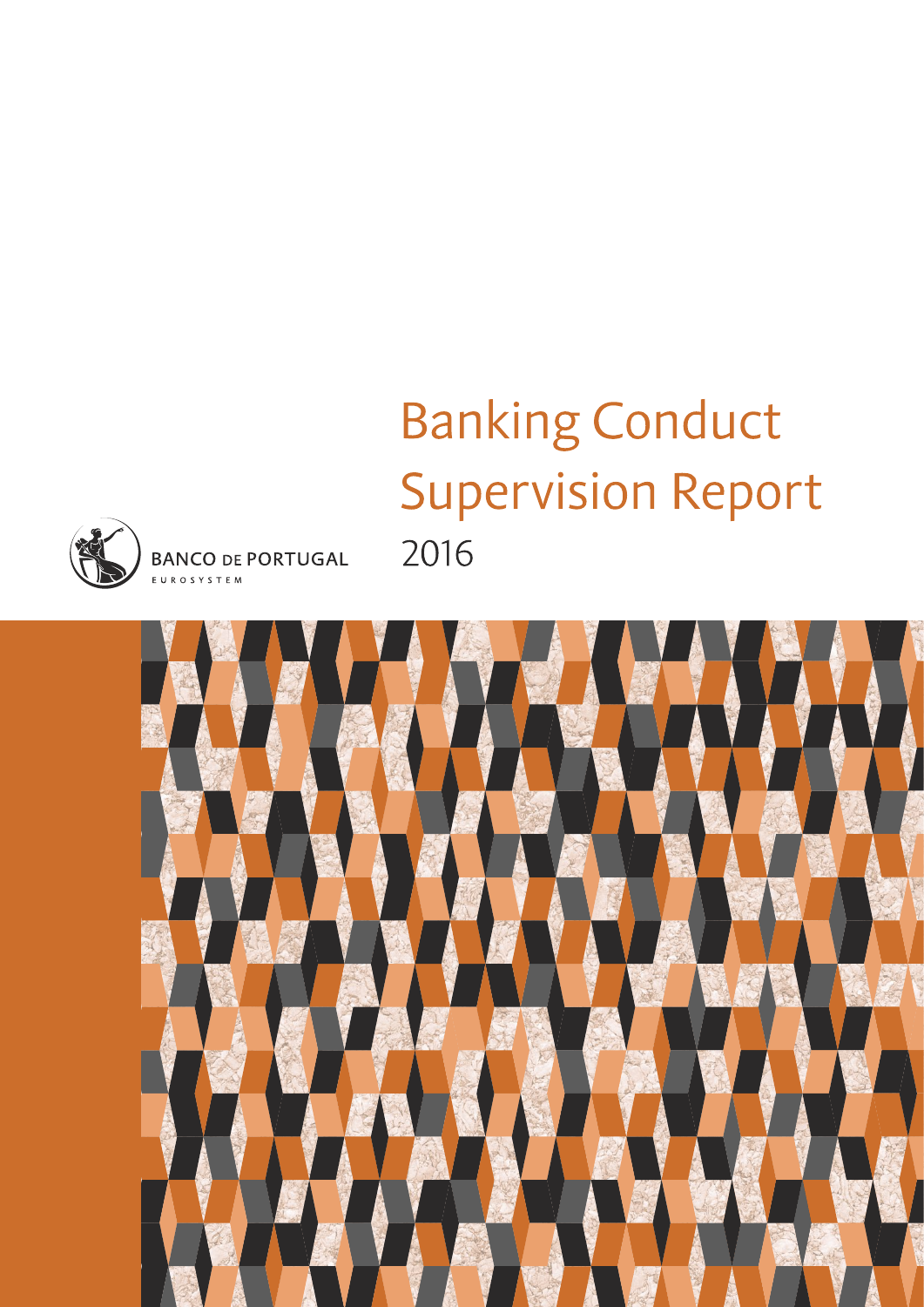BANKING CONDUCT SUPERVISION REPORT | 2016 **•** Banco de Portugal Av. Almirante Reis, 71 | 1150-012 Lisboa **•** www.bportugal.pt **•** Edition Banking Conduct Supervision Department **•** Design, printing and distribution Communication Directorate | Image and Graphic Design Unit **•** ISSN 2183-2552 (online)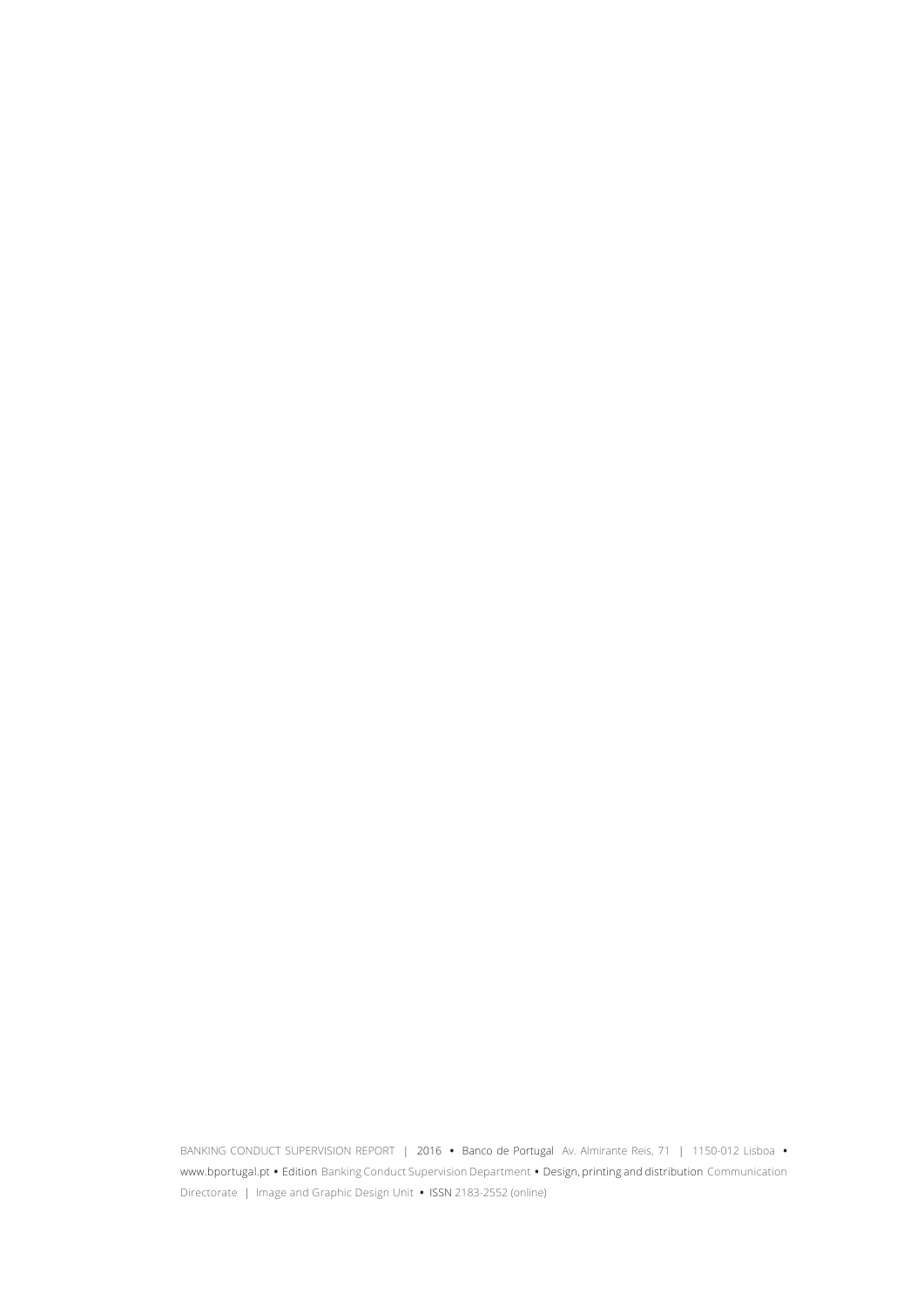## Banking Conduct Supervision Report

2016



Lisbon, 2017 • www.bportugal.pt • http://clientebancario.bportugal.pt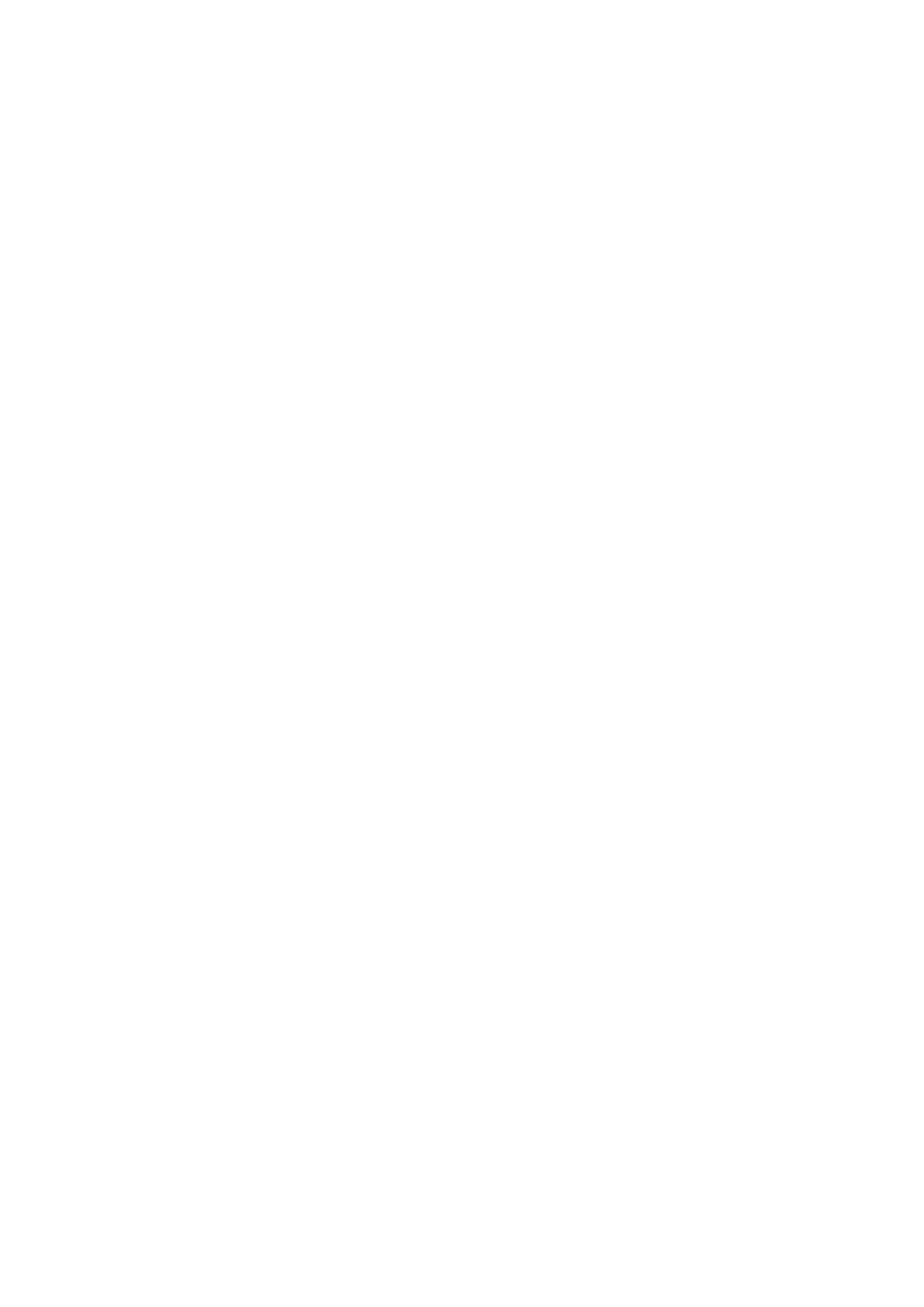### Executive summary

In the 2016 Banking Conduct Supervision Report, Banco de Portugal describes the supervisory activities carried out in the course of the year in retail banking markets, and focuses on the sale of banking products and services via digital channels.

Chapter I looks into the regulation and supervision challenges posed by the sale of banking products and services through digital channels, and presents the results of a questionnaire sent to institutions on the use of digital channels in Portugal.

Chapter II describes the topics associated with the digitalisation of financial services that have been discussed in the various international fora where Banco de Portugal participates.

Chapter III presents the results of the implementation of the general arrears regime in the prevention and settlement of over-indebtedness on mortgages and consumer credit agreements with household customers.

Chapter IV describes Banco de Portugal's supervisory activities in 2016, including systematic monitoring, inspections, the analysis of draft agreements and management of bank customer complaints. It also reviews the initiatives taken towards the correction and sanctioning of detected irregularities.

Chapter V summarises the financial information and education activities carried out by Banco de Portugal and analyses the main results of the Survey on the Financial Literacy of the Portuguese Population conducted in 2015, and compares them with the 2010 survey.

#### **Challenges facing regulation and supervision from the use of digital channels in the sale of retail banking products**

The strong growth in supply and demand of banking products and services via digital channels poses regulation and supervisory challenges. Banco de Portugal's biggest challenge as regulator is to ensure that bank customers

have the same level of protection regardless of the channel used to acquire products and services and, at the same time, to identify and mitigate further risks, preserving the confidence placed by customers and the incentives to innovation in the financial sector. Banco de Portugal must ensure that institutions put in place robust and resilient security mechanisms to monitor transactions and post alerts on suspected irregularities.

Banco de Portugal must also ensure that processes such as opening a deposit account or entering into loans via digital channels meet all requirements in terms of soundness, quality and completeness in customer identification and pre-contractual information provided to them. It is also necessary to reflect on whether supervisory instruments are the best fit for the digital ecosystem, particularly taking into account the breakdown of physical and digital frontiers.

The supervisory authority must recruit human resources with high technological skills and set up multidisciplinary, agile teams, tapping into the benefits of technology to make processes more efficient.

In this domain, it is particularly crucial to foster financial literacy among bank customers. Bank customers must be aware of the importance of adopting security procedures, even if this makes the use of financial services somewhat less convenient.

#### **Results of the questionnaire sent to institutions on the sale of retail banking products in Portugal via digital channels**

In this report, Banco de Portugal presents the results of the questionnaire sent to institutions for an initial survey on the digitalisation of retail banking products and services in Portugal.

This questionnaire is among the initiatives aimed at monitoring retail banking products and services provided via digital channels, and was sent by Banco de Portugal in December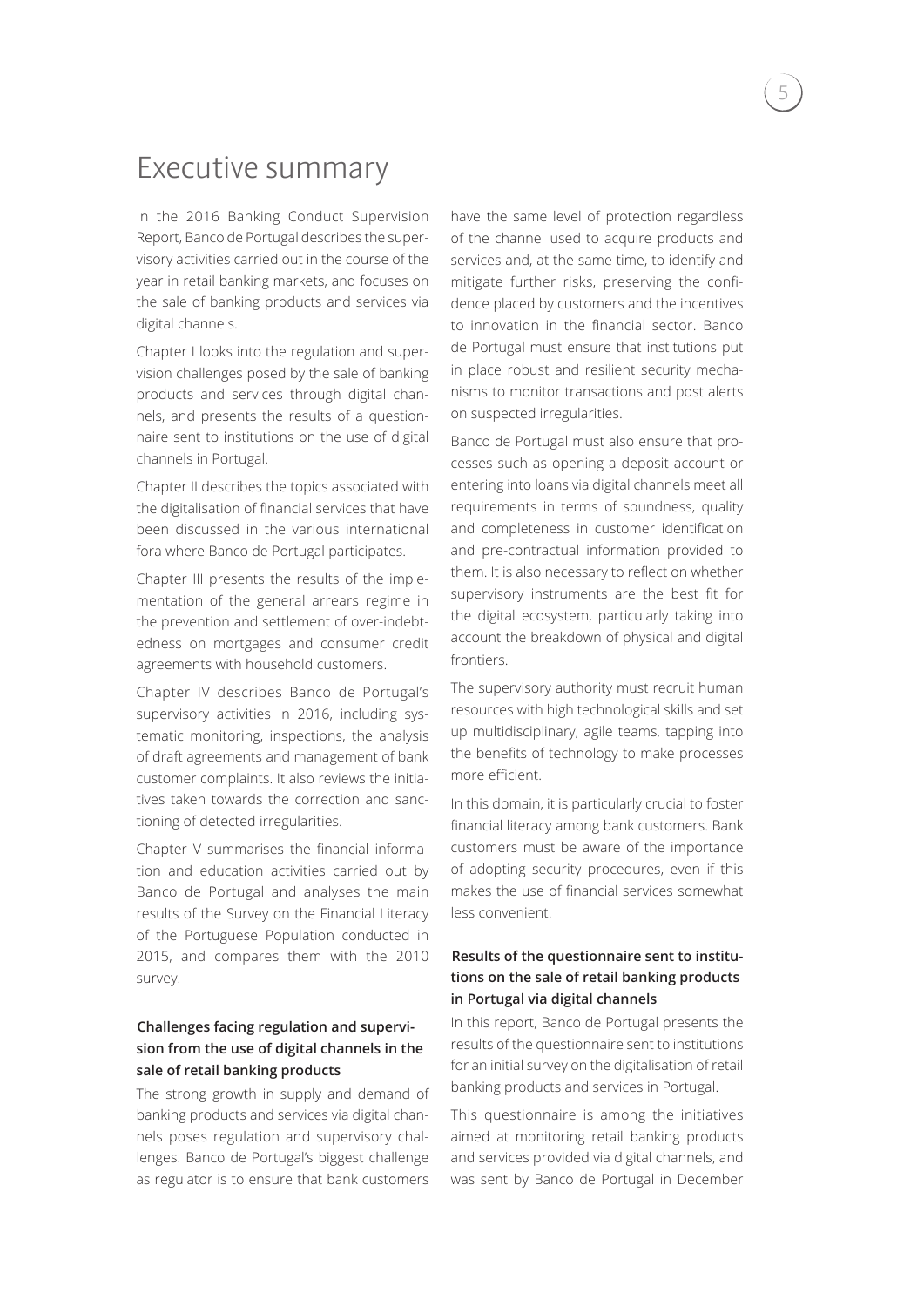2016 to 34 market-representative institutions. Amid strong growth in supply and demand of banking products and services via digital channels, Banco de Portugal intended to assess the obstacles to their development, in terms of both demand and supply, more specifically, possible legal and regulatory constraints.

At the end of 2016, nearly all respondent institutions (approximately 90 per cent) provided banking products and services to individual customers via their online channels. Although supply via mobile applications (apps) is less frequent (62 per cent), over one-quarter (29 per cent) of these institutions plan to adopt it in the future.

The vast majority (82 per cent) of institutions mentioned that customers' loyalty was one of the main reasons to invest in digitalisation of banking products and services. The second most significant factor was customer acquisition (64 per cent).

On the demand side, data reported indicate that the take-up rates of customers are higher via the online channel than in apps. Corporate customers join the online channel the most, while individual customers mostly use apps. However, not all customers that join digital channels use them, with corporate customers posting lower disparity between take-up and utilisation rates. In the online channel, the utilisation rate for corporate customers is higher than for individual customers.

Institutions expect higher growth in demand for digital channels over the next few years. This may be constrained by customer concerns over the security and sharing of personal data.

Respondent institutions also referred to obstacles, on the supply side, to the provision of digital channels, chiefly regulatory.

All participating banks claimed that it was impossible to provide all the necessary procedures to open a deposit account via digital channels. Nevertheless, in half of these banks it is possible start this process in the online channel, with customers manually inserting their personal data.

However, opening an account digitally is expected to evolve significantly. Banks plan to expand the capture of digitalised signatures in customers' tablets/smartphones and the use of biometric data. More than half of these banks indicated that they plan to make it possible for customers to use their electronic signature, digital identification and authentication via videoconference and one time passwords. In this domain, the main legal obstacle (according to 70 per cent of banks) is the need to confirm the customer's identification data via original documents or their certified copies, due to rules on anti-money laundering and terrorist financing.

Nearly half of the institutions (43 per cent) allow customers to launch a request for consumer loans via the online channel. According to the institutions, the main obstacles to the digitalisation of this process relate to digital signatures' compatibility with legal rules on the signature of credit agreements, the pledging of collateral in credit agreements and the admissibility of agreements signed via digital channels for judicial execution.

All participating banks and payment and e money institutions provide payment services via home-banking. More than half of institutions (56 per cent) provide payment services via apps.

Virtual cards may be issued by more than half (56 per cent) of institutions via their online channel. In turn, three in every four banks already issue virtual cards. By contrast to the opening of a deposit account or the provision of consumer loans, institutions consider that applicable legislation does not raise significant obstacles to digitalisation in payment services.

Institutions were also surveyed on the main security risks in the use of digital channels and the mechanisms put in place to mitigate them. Phishing attacks are the main security risk, according to most respondent institutions (88 per cent), followed by identity theft (68 per cent) and malware (56 per cent).

To mitigate such risks, institutions have implemented several mechanisms, including a login timeout option (88 per cent of institutions), the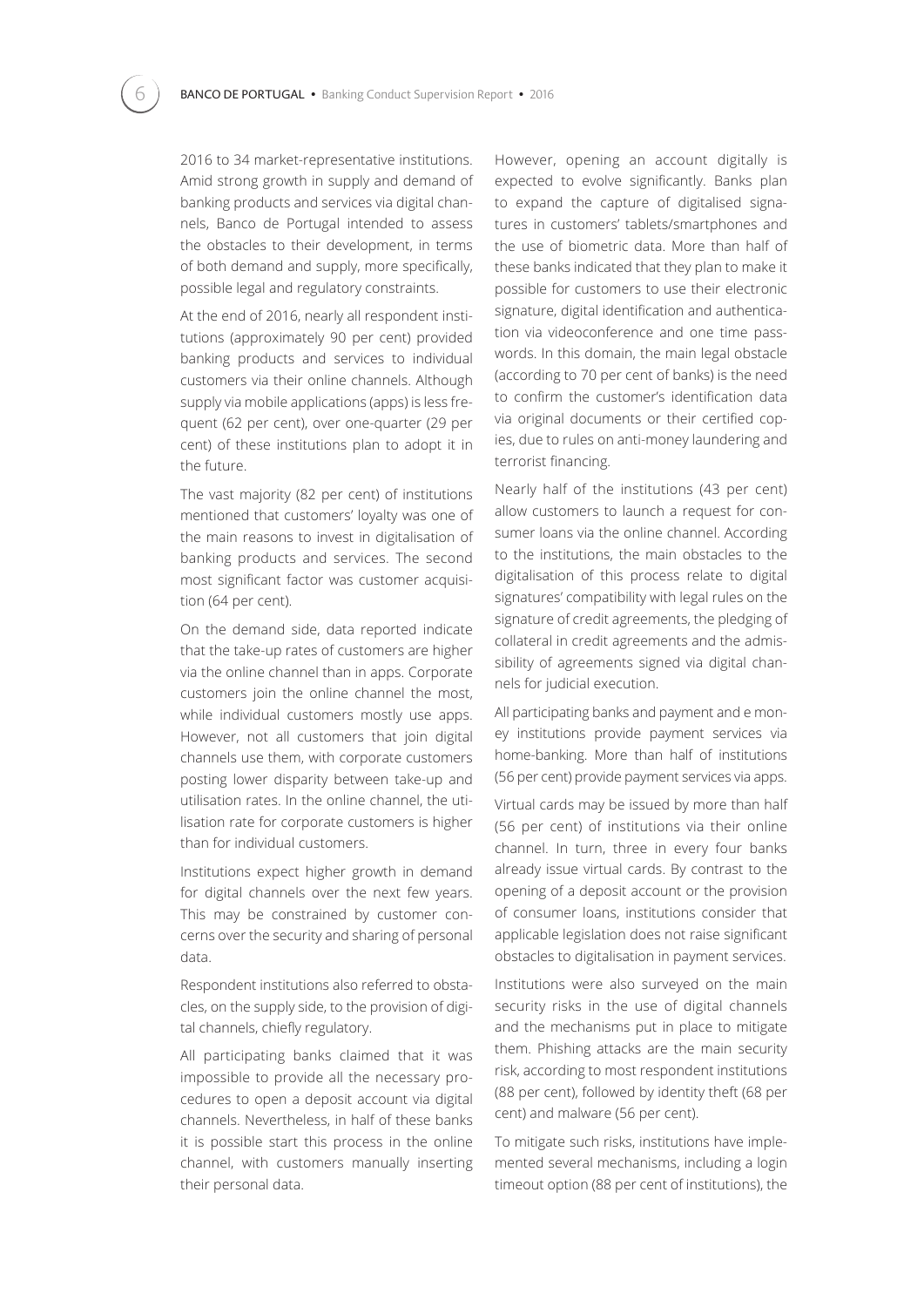validation of transactions by entering a code generated via token (81 per cent) and the use of information encryption methods (81 per cent). Biometric and geolocation data are also used, but less frequently.

#### **The digital transformation of banking on the international agenda**

Regulatory and supervisory authorities worldwide have tried to keep up with the digital transformation of the financial sector.

In 2016, the European Commission created a task force to analyse the digital transformation of the financial sector (Task Force on Financial Technology). In early 2017, following the publication of the Green Paper on Retail Financial Services, the Commission put forward an action plan to improve access to financial services in the EU, and launched a public consultation regarding the impact of technology on the sector.

According to the Commission, innovative online services may foster integration in the financial services market. The European

Commission wants every consumer to be able to choose freely from a wide range of financial services provided across the EU and to get the best quality/price ratio.

The European Banking Authority (EBA) has also analysed various phenomena associated with the digital transformation of retail banking. The EBA's reflection on digitalisation in banking follows the development of its mandates under the new Payment Services Directive (PSD2). In 2016, the EBA prepared and submitted for public consultation the draft regulatory technical standards on strong customer authentication and common and secure communication between operators, as foreseen in the new Payment Services Directive. It also submitted for public consultation a paper identifying risks and benefits of financial institutions' use of consumer data for non-traditional purposes.

The Joint Committee of European Supervisory Authorities published a report on automated financial advice and a discussion paper on the use of big data by financial institutions.

The identification of emerging risks in digitalisation and existing mitigation strategies is also of great interest to the International Financial Consumer Protection Organisation (FinCoNet). Its work plan for 2017-18 includes, inter alia, the establishment of two task forces, one on short-term consumer loans bearing high costs sold via digital channels and the other on supervisory practices and tools best suited to the digital age. In 2017, FinCoNet will carry on with its work on payments via the Internet and mobile devices and undertake a more in depth analysis of banking conduct supervisory instruments.

Turning to the OECD, its task force on financial consumer protection included in its work plan for 2017-2018 the assessment of emerging risks posed by the digitalisation of financial services and the main trends in this area.

International bodies directed especially towards financial inclusion and education issues have also paid particular attention to the challenges posed by digital channels, and recognised that, given the swift developments in technology and the rise of digital financial services, financial and digital literacy must be strengthened, thereby fostering financial inclusion while ensuring adequate consumer protection. In 2016, the G20/GPFI (Global Partnership for Financial Inclusion) approved the G20 High- -Level Principles for Digital Financial Inclusion. The OECD International Network on Financial Education (INFE) published a report entitled Ensuring Financial Education and Protection for all in the Digital Age.

#### **Implementation of the general arrears regime**

In this report, Banco de Portugal presents an update of the main indicators on the implementation of the general arrears regime based on the information reported on a monthly basis by credit institutions. In 2016, the number of Out-of-court Arrears Settlements (OASP) initiated by credit institutions involving consumer credit agreements increased. Mortgage credit proceedings decreased from the previous year.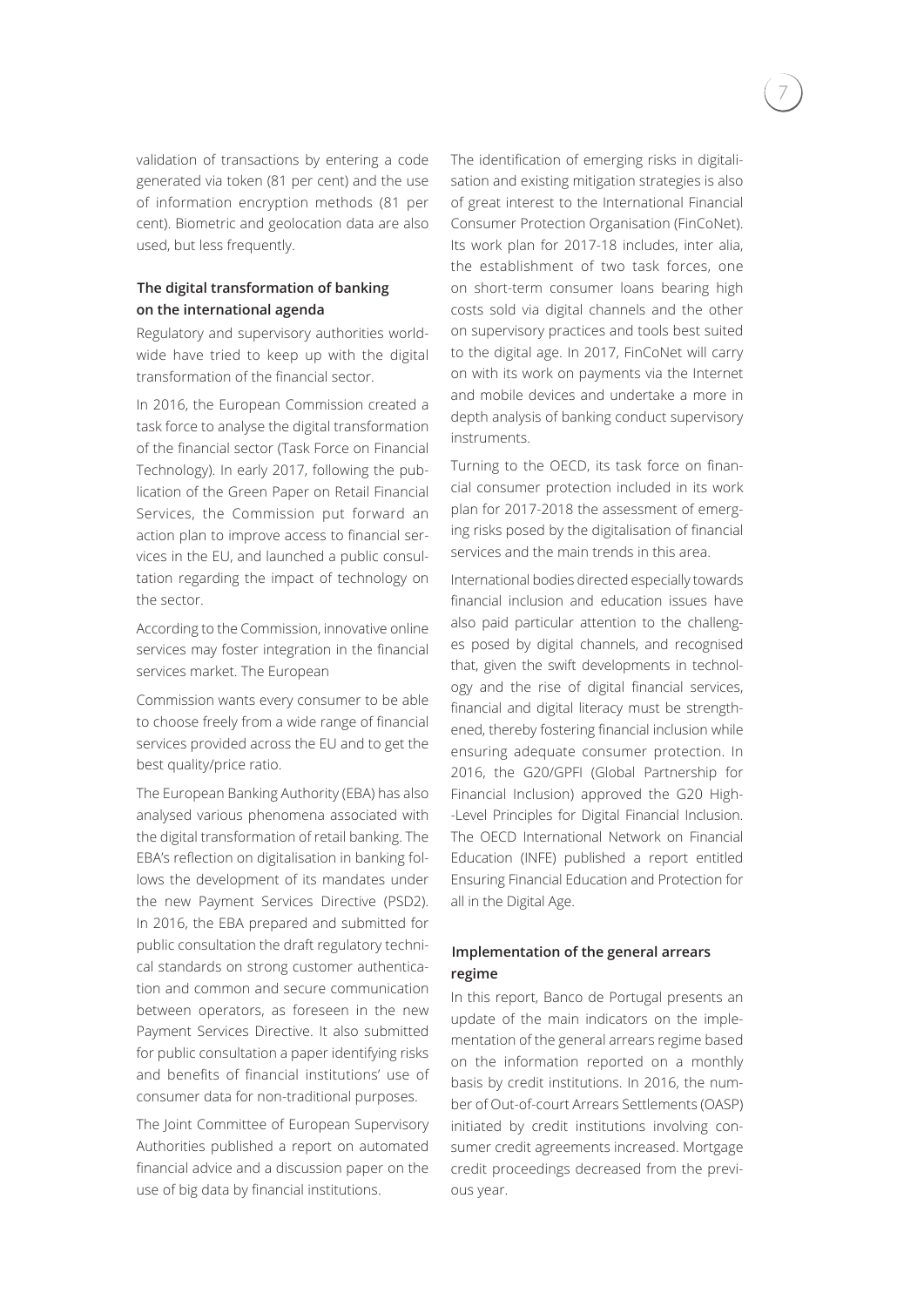The share of consumer credit agreement proceedings that led to the settlement of arrears increased, due to the payment of overdue debt by customers and agreements being settled between customers and institutions. In mortgage credit proceedings, the percentage of arrears settlement proceedings that were concluded was similar to 2015.

The most commonly agreed solution under the OASP continued to be the renegotiation of credit agreements between customers and institutions.

In mortgage credit proceedings, renegotiations mostly focused on the introduction of a grace period for the principal and/or interest. In consumer credit agreements, this involved the deferral of payment of a residual value in the last instalment and the extension of their maturity.

#### **Systematic monitoring**

In 2016, Banco de Portugal assessed compliance with information requirements in price lists for 726 fees and expenses leaflets and 496 interest rate leaflets of 87 institutions.

Due to the larger number of campaigns carried out by institutions, Banco de Portugal monitored more advertising campaigns on banking products and services (13 per cent more than in 2015), with consumer credit products accounting for a larger share (72 per cent).

Banco de Portugal checked 197 information leaflets on indexed and dual deposits for compliance, which had been submitted by 12 institutions, 24 per cent less than in 2015. This was due to a drop in the number of indexed and dual deposits sold in the course of the year.

It also analysed information reported on 1.58 million credit agreements, provided by 56 institutions to check maximum rates in consumer credit agreements for compliance.

#### **Inspections conducted**

In 2016, Banco de Portugal focused on compliance with the legal framework by credit institutions in terms of consumer credit, given that this market has become increasingly buoyant.

Banco de Portugal assessed product features and marketing practices, particularly revolving credit products (credit cards, overdraft facilities and overrunning). In its inspections of institutions, it checked compliance of processes for contracting credit, as well as their conformity with the maximum rate regime. In its inspections, it assessed compliance with the regulatory framework applicable to arrears and default on household credit agreements.

Banco de Portugal also checked the institutions' implementation of recent regulatory changes, more specifically the obligation to send an 'invoice-receipt' to their customers on an annual basis, listing all fees and expenses associated with the deposit account and payment services charged in the previous year. Compliance with reporting requirements was also assessed in the consumer credit statements provided to consumers. In the wake of the revision of the basic bank account regime at the end of 2015, whereby a wider set of institutions was required to provide a basic bank account, Banco de Portugal conducted 'mystery shopping' actions in various branches of institutions, and checked for the appropriate disclosure of information. At the end of 2016, there were 34,953 basic bank accounts, 45 per cent more than at the end of the previous year.

#### **Analysis of draft agreement**

In 2016, Banco de Portugal analysed 69 draft agreements from 26 credit institutions for revolving credit in the form of overdraft facilities, credit lines and current accounts.

In its analysis, it did not detect substantial irregularities in terms of compliance with mandatory rules, i.e. rules that cannot be changed on request by credit institutions or bank customers. Nevertheless, it identified non-compliance with rules on the deadline for free revocation, the frequency in which the benchmark rate is reviewed and the possibility of charging a fee on early repayment in agreements in the form of overdraft facilities.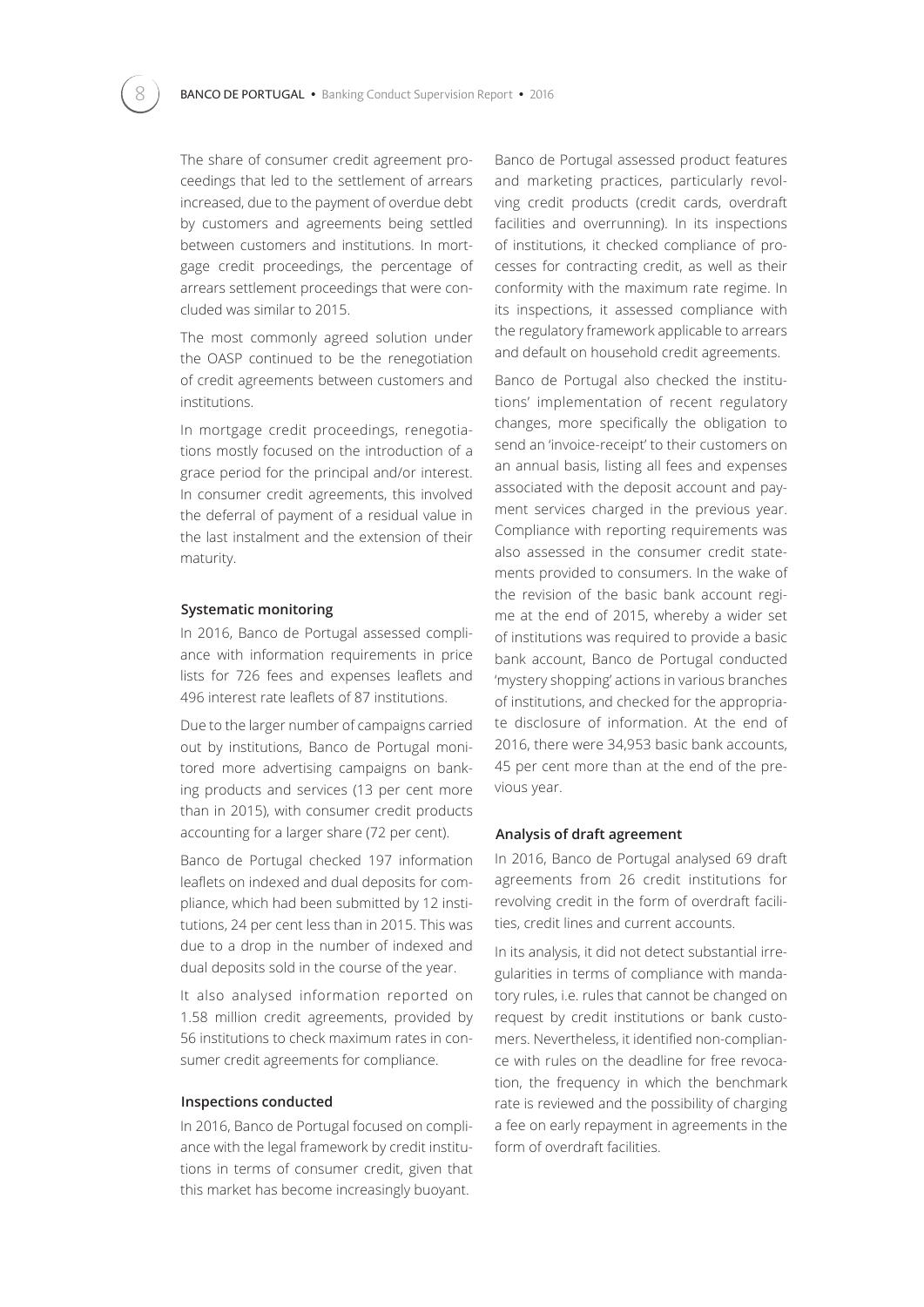With regard to information duties, the most serious irregularities were associated with the description of credit operations' features (e.g. interest rate, amount of credit granted and its conditions) and reference to complaint proceedings and alternative dispute resolution mechanisms.

#### **Complaints management**

In 2016, Banco de Portugal received 14,141 bank customer complaints, 4.8 per cent more than in 2015. This was chiefly due to complaints regarding deposit accounts.

Complaints mostly pertained to matters associated with contract clauses, fees charged on products and services, the collection of overdue debts and information provided in the Central Credit Register.

On average, complaints were closed within 38 days in 2016, 21 days less than in 2015. 64 per cent of complaints were closed with no signs of infringement. In the remaining 36 per cent of complaints, the situation was solved by the institution on its own initiative or on Banco de Portugal's intervention.

In the wake of the complaints closed, Banco de Portugal took action regarding 405 complaints, by issuing 106 specific orders requiring the correction of irregularities, and initiated 137 administrative proceedings for infringement of rules.

#### **Correction of irregularities and sanctions**

Banco de Portugal issued 1,020 recommendations and specific orders requiring 73 institutions to correct the irregularities detected in the pursuit of its supervisory activities. Irregularities were chiefly linked to the marketing of consumer loans, which reflects Banco de Portugal's monitoring priorities for 2016.

Banco de Portugal initiated 155 administrative proceedings against 29 institutions: 90 per cent of which stemmed from the analysis of 208 bank customer complaints. In 2016, administrative proceedings increased regarding institutions' incorrect reporting on behalf of their customers to the Central Credit Register.

#### **Financial information and education**

In 2016, Banco de Portugal increased the number of financial education initiatives organised via its regional network, thus expanding its action in this area. In the course of the year, it organised 350 financial education courses (75 per cent more than in 2015), with a total of 12,122 participants. These courses mostly targeted pre-school to secondary school students and chiefly focused on the importance of saving and the preparation of a family budget.

Within the scope of the National Council of Financial Supervisors, of which Banco de Portugal is a member, the National Plan for Financial Education's strategic guidelines were released for 2016-20, following up on the strategy set for the previous five years and reinforcing the commitment of supervisory authorities to financial education.

With regard to the National Plan for Financial Education, the results of the second Survey on the Financial Literacy of the Portuguese Population were published, making it possible to identify the population groups with the highest financial literacy deficit and to analyse the evolution compared with the results obtained in the first survey in 2010. According to the survey, improvements have been observed in the Portuguese population's access to the banking system (which is now high), savings habits and confidence in advice provided by institutions when choosing financial products. Financial knowledge among the population has also improved slightly.

9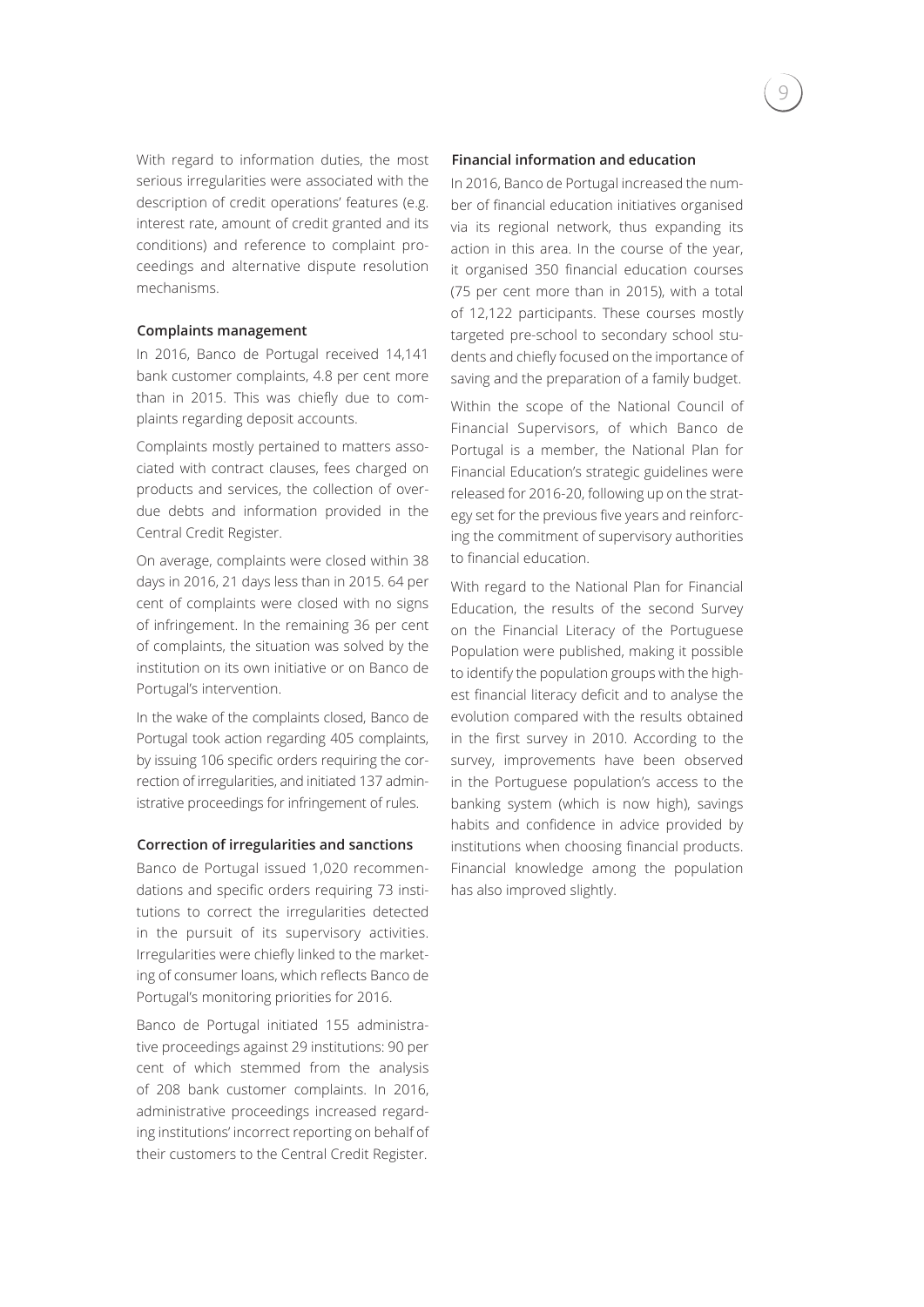#### **Banking conduct supervision in numbers – 2016**

#### **Arrears regime monitoring:**

- Information analysed on 718,479 proceedings under the OASP on housing credit and consumer credit agreements;
- • 439 complaints received on issues pertaining to the arrears regimes;
- • 48 information requests by bank customers on the general arrears regime.

#### **Systematic monitoring:**

- Monitored 1,222 price lists (726 fees and expenses leaflets and 496 interest rate leaflets) of 102 institutions;
- • Analysed 8,572 advertising campaigns of 59 institutions;
- • Conducted prior inspections of 197 information leaflets on indexed and dual deposits offered by 12 institutions;
- • Checked the calculation of returns on 223 matured indexed and dual deposits;
- • Assessed compliance with maximum rates, based on information reported by 56 institutions on 1,582,788 consumer credit agreements.

#### **Inspections conducted:**

- • 132 inspections of branches from 22 institutions, of which 106 were 'mystery shopping' inspections and 26 were on-site identified inspections. Of the 132 inspections of branches, 58 focused on consumer credit and 32 on basic bank account regime;
- • 66 inspections of the central services of 12 institutions, of which 56 focused on the consumer credit regime;
- • 612 off-site inspections of 105 institutions, of which 166 focused on fees, 132 on price lists and 105 on information provided on alternative dispute resolution mechanisms.

#### **Basic bank accounts:**

- • 34,953 basic bank accounts were reported by 22 institutions, of which 12,736 were opened in 2016;
- • 32 'mystery shopping' inspections on information provided regarding basic bank accounts;
- • 7 off-site inspections on the basic bank accounts regime.

#### **Draft agreements:**

- • Analysed 49 draft agreements for overdraft facilities, from 20 institutions;
- • Analysed 13 draft agreements for credit lines, from 5 institutions;
- • Analysed 7 draft agreements for current accounts, from 5 institutions.

#### **Complaints management:**

- 14,141 complaints received, with a monthly average of 1,178, of which 18.3 per cent were linked to contract clauses, 15.7 per cent to fees, 12.5 per cent to the collection of overdue debts and 9.6 per cent to information provided to the Central Credit Register;
- • 64 per cent of complaints closed with no signs of infringement and 36 per cent with the complaint being solved by the institution on its own initiative or on Banco de Portugal's intervention;
- • Complaints closed on average within 38 days (23 days for complaints from the official complaints book and 54 days for other complaints).

#### **Information requests:**

• 1,279 information requests received from bank customers, a monthly average of 107.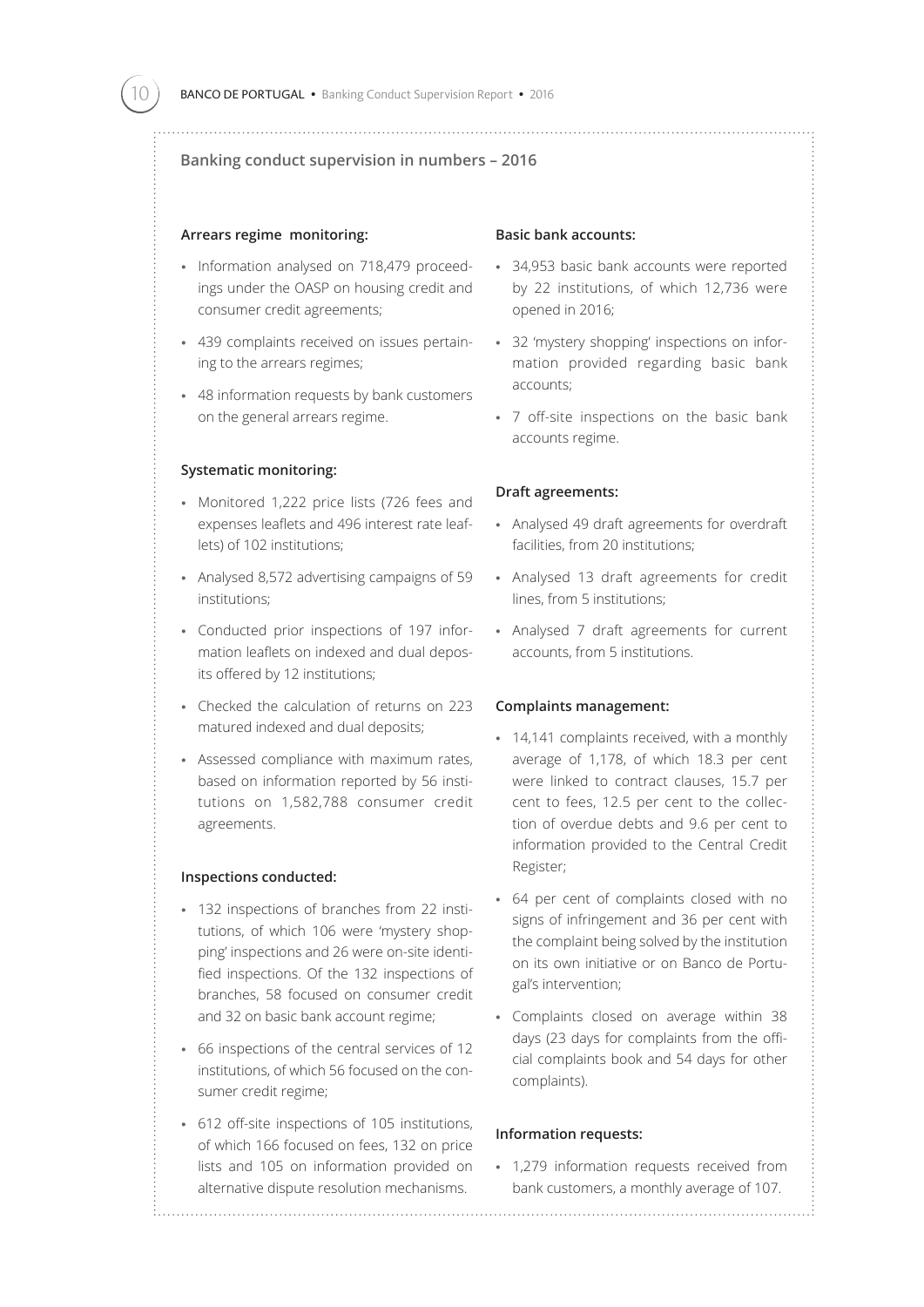#### **Correction of irregularities and sanctions:**

- • 1,020 recommendations and specific orders issued requiring 73 institutions to correct irregularities;
- • 155 administrative proceedings initiated against 29 institutions for breach of rules.

#### **Financial education initiatives via the regional network:**

• 350 courses involved 12,122 participants, of which 42 per cent targeted secondary school students and 218 courses on topics linked to family budget management.